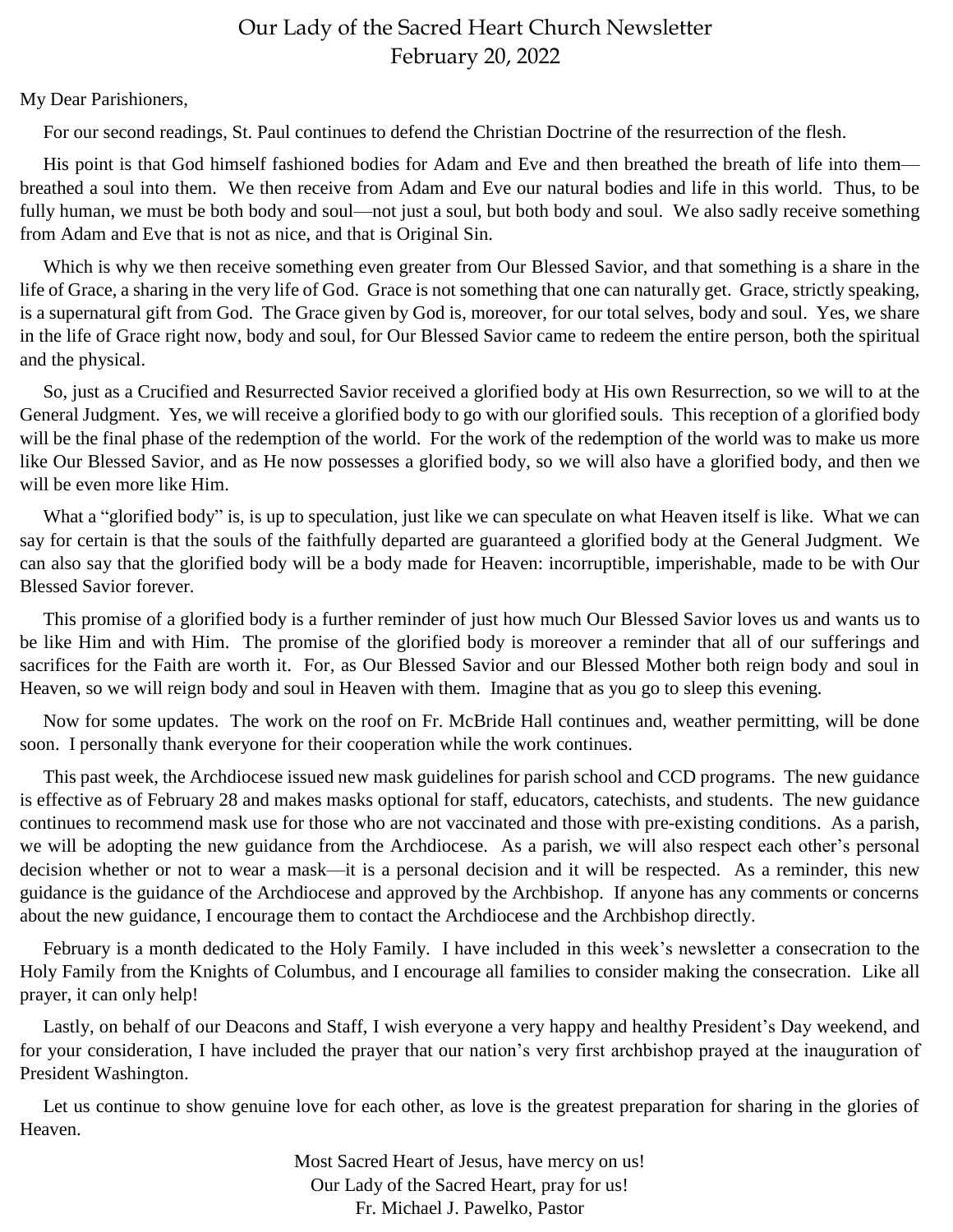

 During their earthly lives, the Holy Family experienced great joy and endured great suffering. They were faithful and obedient to God in all things, and their loving collaboration of family life was a foundation stone under Christ's mission of salvation. We can be sure that their collaboration continues in heaven. Jesus, Mary, and Joseph pray for us that we may live after their example. We turn to the Holy Family of Nazareth because they know family life and, with Jesus in their midst, they are particularly powerful intercessors.

 By saying a prayer of consecration to the Holy Family, we express a special devotion to Christ in relation to His mother, Mary, and His adoptive father, Joseph. We commit to turn to them regularly and trust in their assistance.

 In preparation for a Consecration to the Holy Family, your family should not only decide to dedicate itself to the Holy Family's intercession but also acknowledge that the family is sacred. The decision to consecrate your family needs to be intentional and a process through which you completely surrender to God through the Holy Family. You are accepting the truth that salvation history was changed forever by a family, and that through your domestic church, you are called to live their example.

Some suggested steps to help to prepare the family to make the consecration:

- 1. Discuss the importance of this consecration as a family and why you are doing it.
- 2. Each member of your family is strongly encouraged to go to the sacrament of reconciliation.
- 3. As a family, intentionally choose something to fast from. The fast can be for at least a week. As our physical bodies are drawn to things of the world, it is strongly encouraged that you fast from something that you would normally do or consume. Fasting helps to discipline our minds and hearts to refrain from secular activities and be more focused on God.
- 4. Prepare for the commitment you are making. Consecration to the Holy Family is not a single event. You have chosen a way of life for your family. You and your family are consciously choosing to be a beacon of light of God's love through his Church.

## The Act of Consecration

O Lord Jesus, you lived in the home of Mary and Joseph in Nazareth. There you grew in age, wisdom and grace<br>as you prepared to fulfill your mission as our Redeemer. We entrust our family to you.

O Blessed Mary, you are the Mother of our Savior. At Nazareth you cared for Jesus and nurtured him in the peace and joy of your home. We entrust our family to you.

O Saint Joseph, you provided a secure and loving home for Jesus and Mary, and gave us a model of fatherhood while showing us the dignity of work. We entrust our family to you.

Holy Family, we consecrate ourselves and our family to you. May we be completely united<br>in a love that is lasting, faithful and open to the gift of new life. Help us to grow in virtue, to forgive one another from our hearts, and to live in peace all our days. Keep us strong in faith, persevering in prayer,<br>diligent in our work, and generous toward those in need. May our home, O Holy Family, truly become a domestic church where we reflect your example in our daily life. Amen. Jesus, Mary and Joseph, pray for us!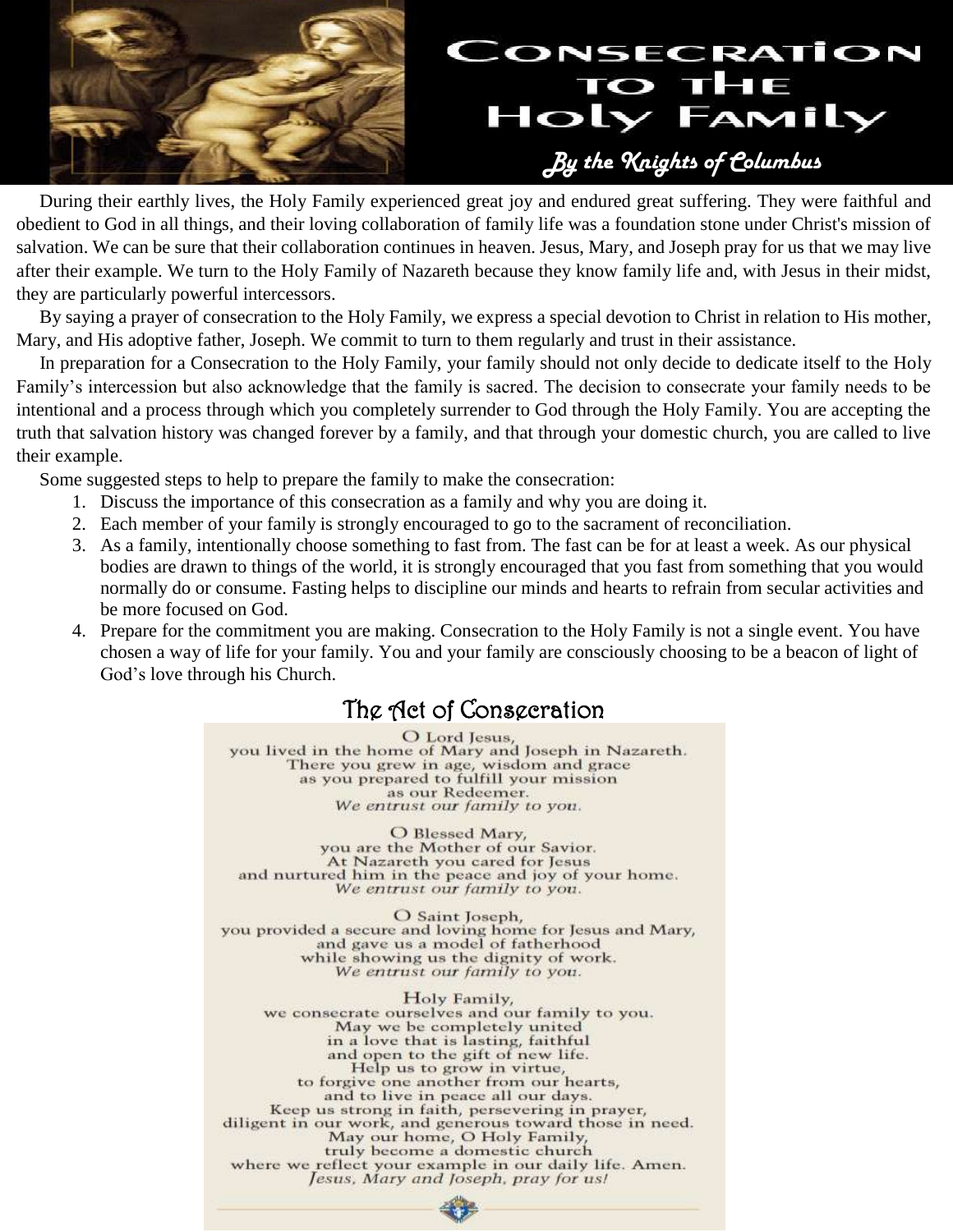*The following prayer was composed by Baltimore Archbishop John Carroll in 1791 for the inauguration of President George Washington.*

We pray, O almighty and eternal God, who through Jesus Christ has revealed thy glory to all nations, to preserve the works of your mercy, that your Church, being spread through the whole world, may continue with unchanging faith in the confession of your name.

We pray Thee, who alone are good and holy, to endow with heavenly knowledge, sincere zeal and sanctity of life, our chief bishop, the pope, the vicar of Our Lord Jesus Christ, in the government of his Church; our own bishop, all other bishops, prelates and pastors of the Church; and especially those who are appointed to exercise among us the functions of the holy ministry, and conduct your people into the ways of salvation.



We pray O God of might, wisdom and justice, through whom authority is rightly administered, laws are enacted, and judgment decreed, assist with your Holy Spirit of counsel and fortitude the president of these United States, that his administration may be conducted in righteousness and be eminently useful to your people over whom he presides; by encouraging due respect for virtue and religion; by a faithful execution of the laws in justice and mercy; and by restraining vice and immorality.

Let the light of your divine wisdom direct the deliberations of Congress, and shine forth in all the proceedings and laws framed for our rule and government, so that they may tend to the preservation of peace, the promotion of national happiness, the increase of industry, sobriety and useful knowledge; and may perpetuate to us the blessing of equal liberty.

We pray for his excellency, the governor of this state, for the members of the assembly, for all judges, magistrates, and other officers who are appointed to guard our political welfare, that they may be enabled, by your powerful protection, to discharge the duties of their respective stations with honesty and ability.

We recommend likewise, to your unbounded mercy, all our brethren and fellow citizens throughout the United States, that they may be blessed in the knowledge and sanctified in the observance of your most holy law; that they may be preserved in union, and in that peace which the world cannot give; and after enjoying the blessings of this life, be admitted to those which are eternal.

Finally, we pray to you, O Lord of mercy, to remember the souls of your servants departed, who are gone before us with the sign of faith and repose in the sleep of peace; the souls of our parents, relatives and friends; of those who, when living, were members of this congregation, and particularly of such as are lately deceased; of all benefactors who, by their donations or legacies to this Church, witnessed their zeal for the decency of divine worship and proved their claim to our grateful and charitable remembrance. To these, O Lord, and to all that rest in Christ, grant, we beseech you, a place of refreshment, light and everlasting peace, through the same Jesus Christ, Our Lord and Savior.

*Amen.*